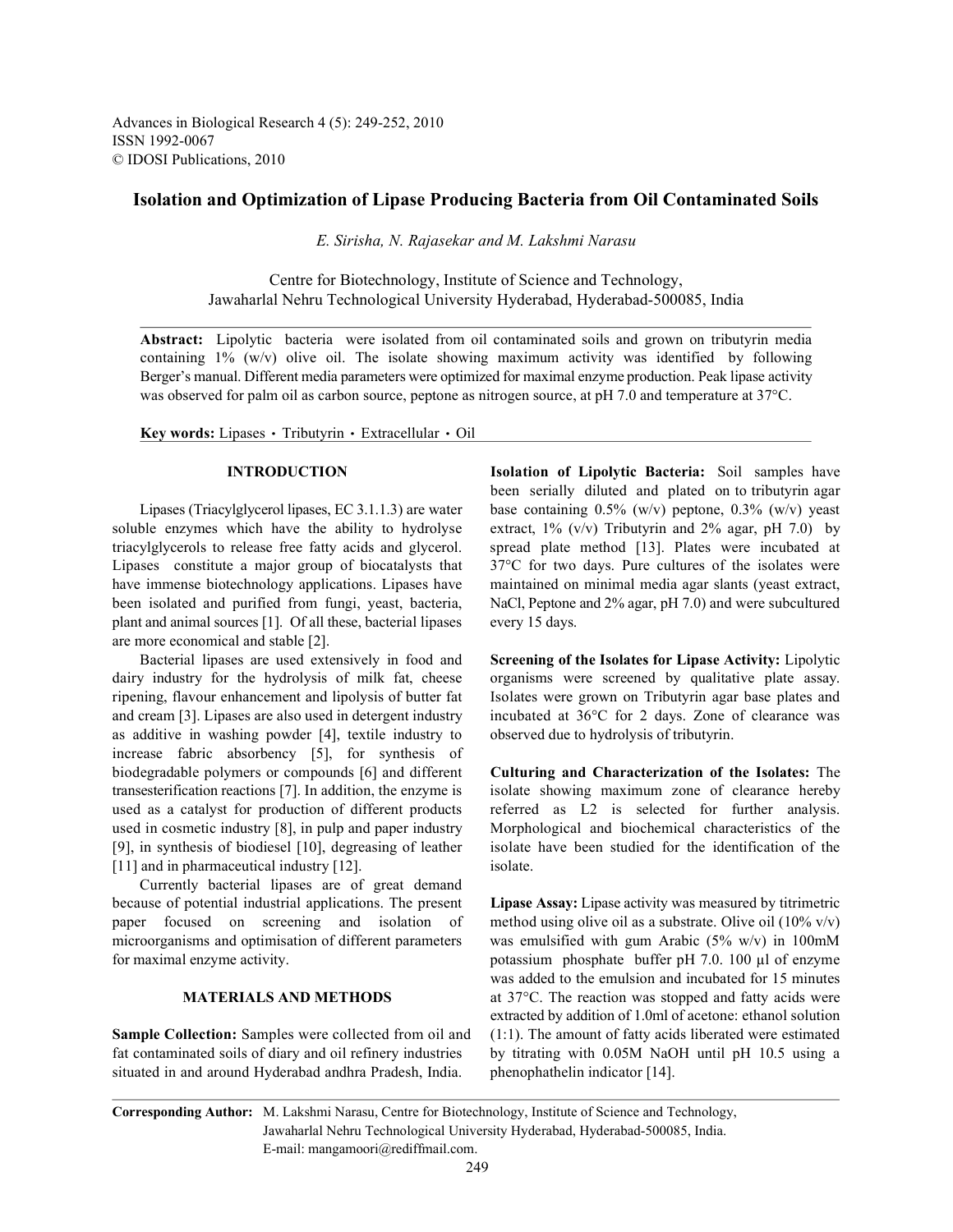triglycerides. the bergey's manual, the isolate was identified likely to be

# **Optimization of Media Parameters for Profound Enzyme Activity Effect of Incubation Period on Lipase Activity:** The L2

cultured in Tribuytrin broth containing yeast extract, harvested at 8 hours interval. Maximum enzyme activity NaCl, peptone and 1% (w/v) olive oil at 36°C in an was observed at 48 hours at the early stationary phase. inorbital shaker at agitation speed of 150rpm. The The activity of the enzyme gradually decreased after culture broth was harvested at 8h intervals by 48 hours (Figure 1). centrifugation at 10,000 g, 30 min, 4°C. The supernatant collected was used as crude enzyme solution and was **Effect of Carbon and Nitrogen Sources on Lipase** assayed for enzyme activity. **Activity:** For selection of optimum carbon and nitrogen

Activity: Olive oil present in the growth media was palm oil and peptone were used as carbon and nitrogen replaced with different oils like palm oil, ghee, coconut oil, source (Figures 2, 3). ground nut oil, sunflower oil and mustard oil at a final concentration of 1% (w/v) by keeping remaining **Effect of Temperature, pH and Agitation Speed on Lipase** parameters same. **Activity:** Lipase activity was observed at broad range of

Different nitrogen sources like yeast extract, soya bean speed of 160rpm (Figures 4,5,6). meal,  $\text{NaNO}_3$ , tryptone and peptone were added to the In conclusion, bacterial lipases are one of the broth at a final concentration of 1% (w/v). Remaining enzymes having huge market demand. The isolated parameters were unaltered. *Staphylococus sps* isolate have shown the production

of optimum temperature for the production of lipases, isolated lipolytic bacteria. The isolate has shown a broad the temperatures varying from 21to 42°C were selected range of pH and temperature. The extracellular lipase by keeping the remaining parameters same. enzyme can be further purified and used in different

**Effect of pH on Lipase Activity:** The optimum pH for enzyme production was selected by varying the pH of the tributyrin broth from 5 to 9 whereas the other parameters were unaltered.

**Effect of Agitation Speed on Lipase Activity:** To determine the optimal agitation speed for peak enzyme activity, the L2 was cultured in an orbital shaking incubator at 36°C at varying agitation speed from 120-200 rpm.

### **RESULTS AND DISCUSSION**

**Screening, Isolation and Identification of Lipolytic Bacteria:** 10 different soil samples collected from different areas show high bacterial count. The colony labelled as L2 showed maximum zone of clearance when

One unit of enzyme is defined as the amount of plated on tributyrin agar base. Morphological and enzyme required to hydrolyse µmol of fatty acids from biochemical studies were done on L2 isolate. By following belonging to genus *Staphylococcus*.

**Effect of Incubation Period on Lipase Activity:** L2 was isolate was inoculated in Tributyrin broth and was

**Effect of Different Oils as Carbon Source on Lipase** for the media. Peak enzyme activity was obtained when source, different carbon and nitrogen sources were used

**Effect of Different Nitrogen Sources on Lipase Activity:** was observed at 36°C temperature, pH 7.0 and at agitation temperature, pH and agitation speed. Maximum activity

**Effect of Temperature on Lipase Activity:** For selection parameters for maximum lipase activity were done on of extracellular lipases. Optimization studies on media industrial applications.

| Table 1: Morphological and biochemical characterisation of L2 isolate |  |
|-----------------------------------------------------------------------|--|
|-----------------------------------------------------------------------|--|

| Substrate, Test              |         | Result          |
|------------------------------|---------|-----------------|
| Gram Staining                |         | Positive        |
| Morphology                   |         | Cocci           |
| Citrate                      |         | Negative        |
| Catalase                     |         | Positive        |
| Gelatin liquefaction         |         | Negative        |
| Nitrate reduction            |         | Weakly positive |
| Oxidase                      |         | Negative        |
| Fermentation of gas and acid |         |                 |
|                              | Glucose | Positive        |
|                              | Sucrose | Positive        |
|                              | Lactose | Positive        |
| Indole                       |         | Negative        |
| Methyl red                   |         | Negative        |
| Voges-Proskauer              |         | Negative        |
| Urease                       |         | Negative        |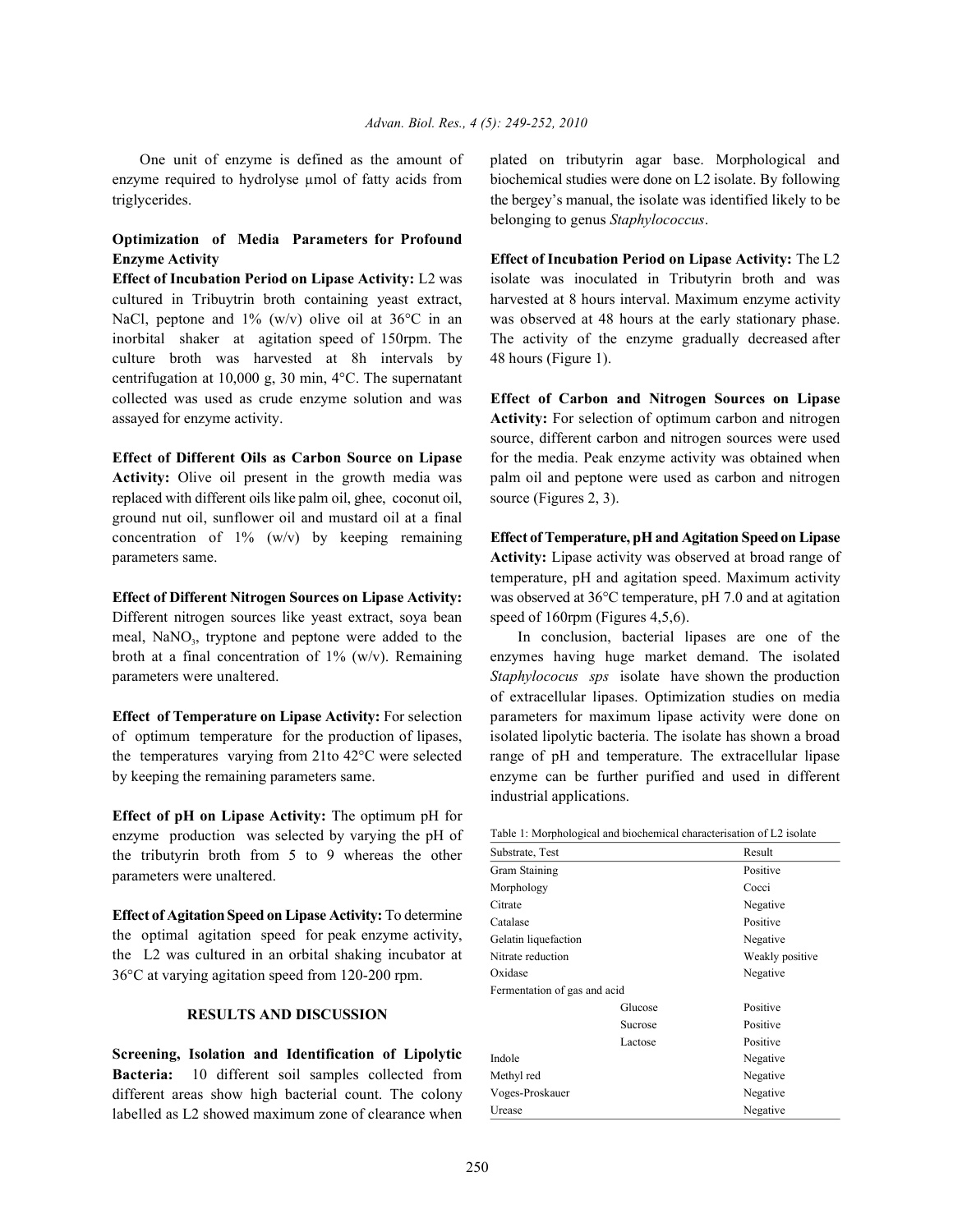*Advan. Biol. Res., 4 (5): 249-252, 2010*







Fig. 2: Effect of different carbon sources on lipase Fig. 5: Effect of pH on lipase activity activity



Fig. 3: Effect of different nitrogen sources on lipase Fig. 6: Effect of agitation speed (rpm) on lipase activity activity



Fig. 4: Effect of temperature on lipase activity